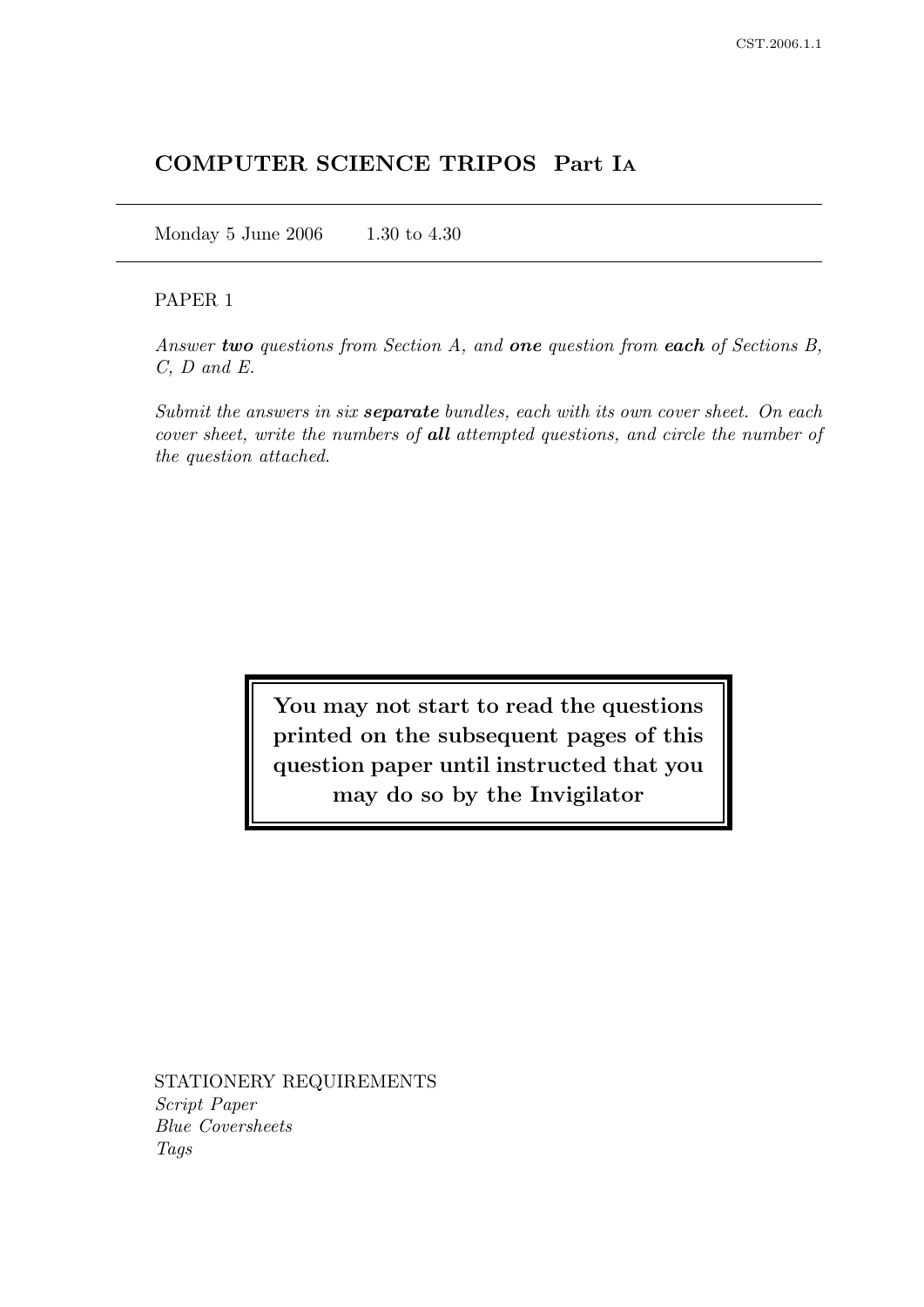### SECTION A

#### 1 Foundations of Computer Science

Give an example of an ML function belonging to each of the following complexity classes:

- $(a)$   $O(1)$ ;
- $(b)$   $O(n)$ ;
- $(c)$   $O(n \log n);$
- (*d*)  $O(n^2);$
- $(e)$   $O(2^n)$ .

Each answer may contain code fragments (involving well-known functions) rather than self-contained programs, but must include justification. (The upper bound in each case should be reasonably tight.) [2 marks each]

## 2 Operating Systems

For each of the following, indicate whether the statement is true or false, and explain why this is the case (no marks will be awarded for an answer with no explanation).

- (a) The Windows XP Executive is mostly implemented in user mode.
- (b) Floating-point hardware can be used to invert the access matrix.
- (c) Polled-mode I/O is sometimes preferable to interrupt-driven I/O.
- (d) Microkernel operating systems are faster than monolithic systems.
- (e) Windows XP is architecturally more secure than Unix.

[2 marks each]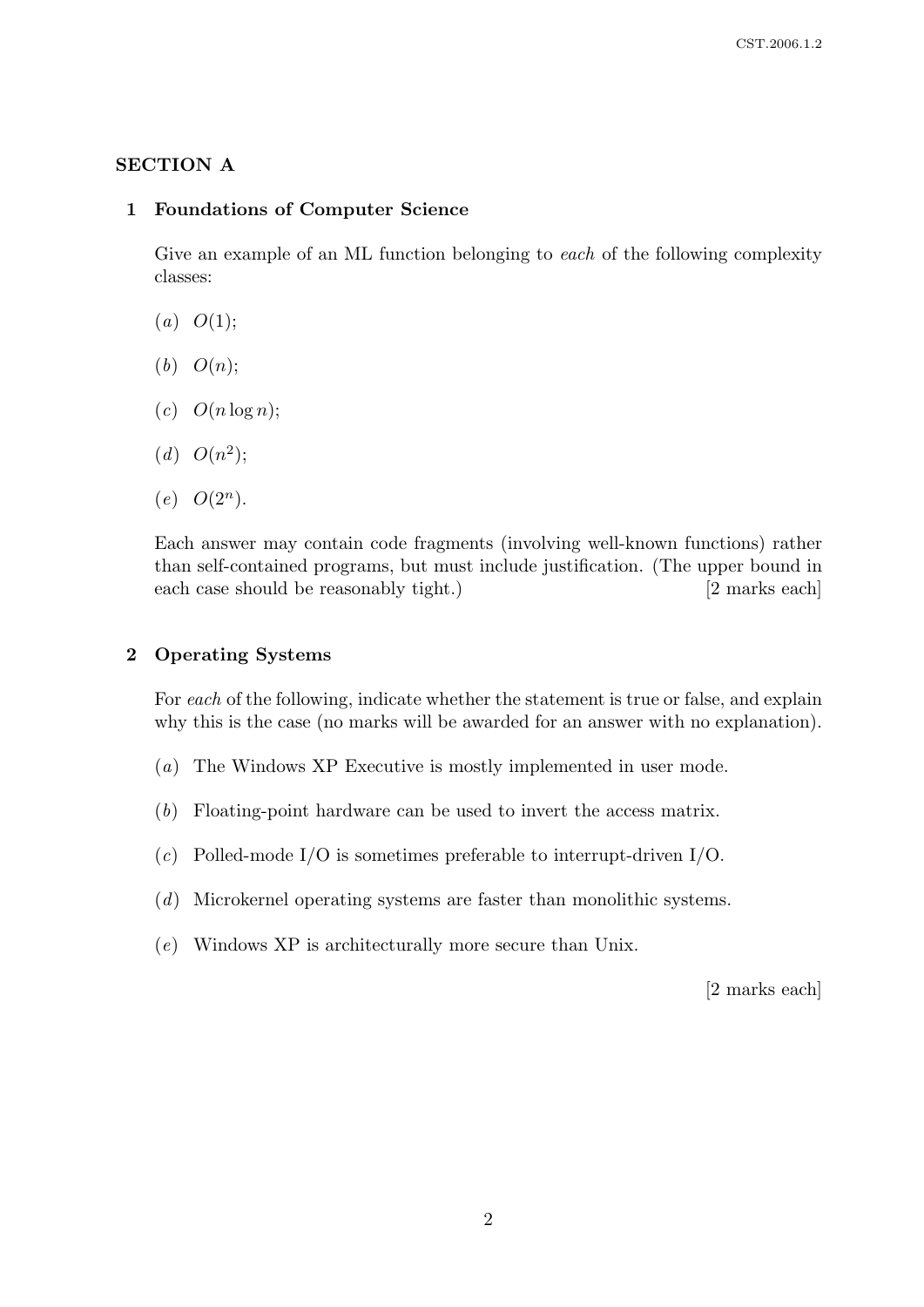# 3 Programming in Java

Suppose that you are forbidden from using printf or Integer.toHexString, or indeed any other existing library way of doing it, but you still need to display a Java integer in hexadecimal as one to eight digits. For instance, you are to display the number 19 (decimal) as the string "13", and −1 must come out as "ffffffff".

Write a Java method called **toHex** that takes an integer as its argument and returns the string form of the hexadecimal representation of that number. Explain clearly how your code works, commenting on how it avoids displaying unnecessary leading zeros and how negative numbers are handled. [10 marks]

# 4 Algorithms

- (a) Using big-O notation, state the average time and space complexity of quicksort. [2 marks]
- (b) What is the worst-case time and space complexity of quicksort? Briefly explain how this worst-case behaviour can occur. [3 marks]
- (c) A programmer implements a two-phase sorting algorithm comprising a partial quicksort, which does not recurse on list partitions of 10 items or fewer, followed by an ordinary insertion sort. What is the worst-case time complexity of the second phase? Explain your answer with the aid of a diagram.

[5 marks]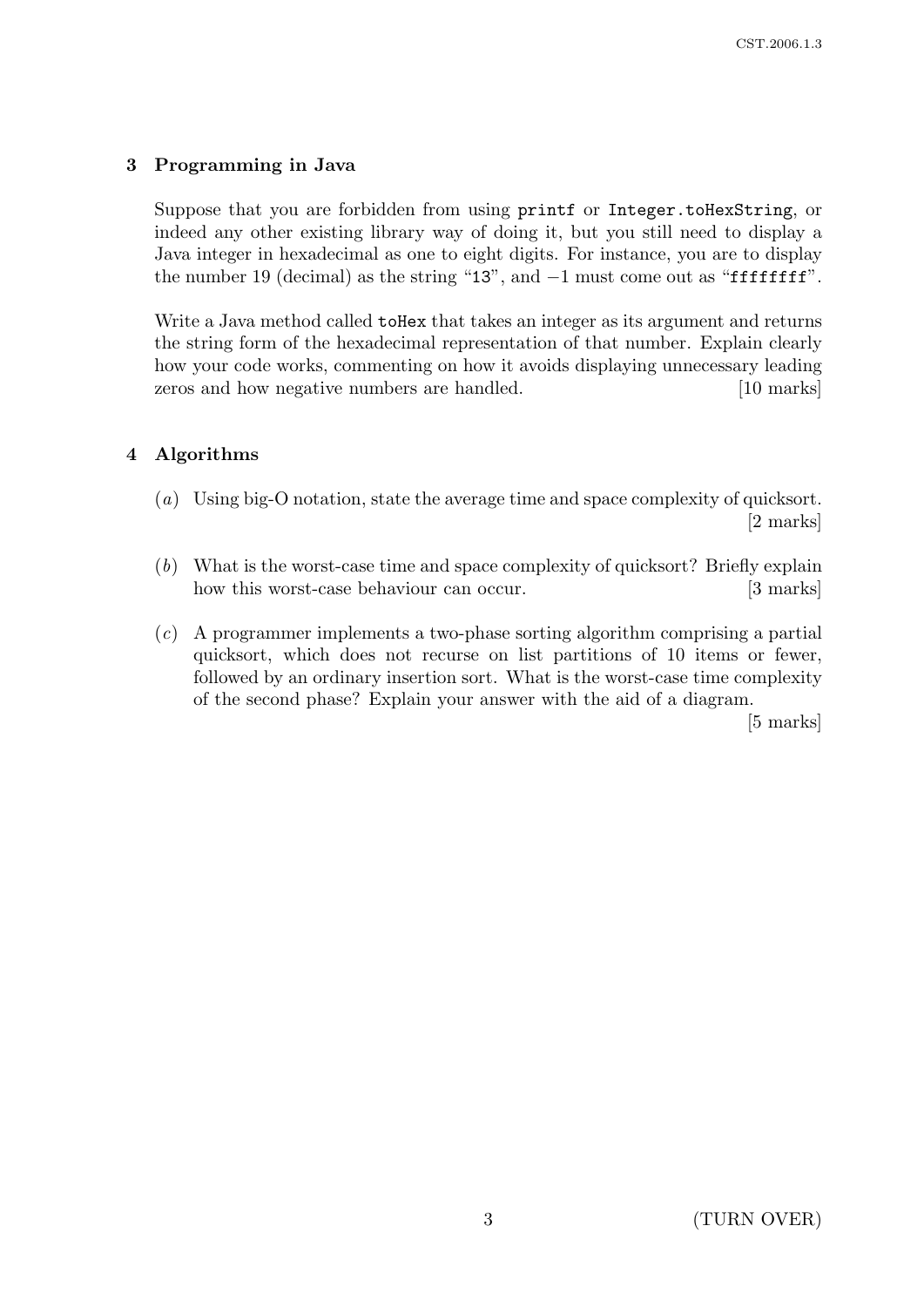# SECTION B

## 5 Foundations of Computer Science

- (a) This question concerns the data structure of queues.
	- (i) Describe the primitive queue operations. [3 marks]
	- $(ii)$  Describe an efficient implementation of queues, presenting code fragments as appropriate (a complete program listing is not required). [3 marks]
	- (iii) Carefully discuss the efficiency of your implementation, using the concept of amortised time. [4 marks]
- (b) Write an ML function to compute all permutations of its argument, a list. (You may assume that the elements of this list are distinct.) For example, given the argument  $[1, 2, 3]$ , the result should be a list consisting of the elements  $[1, 2, 3]$ ,  $[2, 1, 3]$ ,  $[2, 3, 1]$ ,  $[1, 3, 2]$ ,  $[3, 1, 2]$  and  $[3, 2, 1]$  in any order. For full credit, your code must be well structured and clearly explained. [10 marks]

## 6 Foundations of Computer Science

- (a) Contrast ordinary lists, lazy lists and mutable lists by
	- $(i)$  presenting the ML datatype declaration of each type of list, and

[3 marks]

 $(ii)$  implementing a filter functional for each type of list. [7 marks]

(The mutable version should remove the elements that do not satisfy the given predicate, rather than constructing a new list.)

(b) The intersection of two dictionaries is the largest dictionary that agrees with them both. For example, if one dictionary is cat = 3,  $\text{dog}=2$ , rabbit = 9 while the other is cat = 4,  $\text{dog}=2$ , hamster = 9, then their intersection is  $\text{dog}=2$ .

Code an ML function to compute the intersection of two dictionaries, where dictionaries are represented by binary search trees. You may assume that the dictionary lookup and update operations are provided. For full credit, your solution must be simple and clear. [10 marks]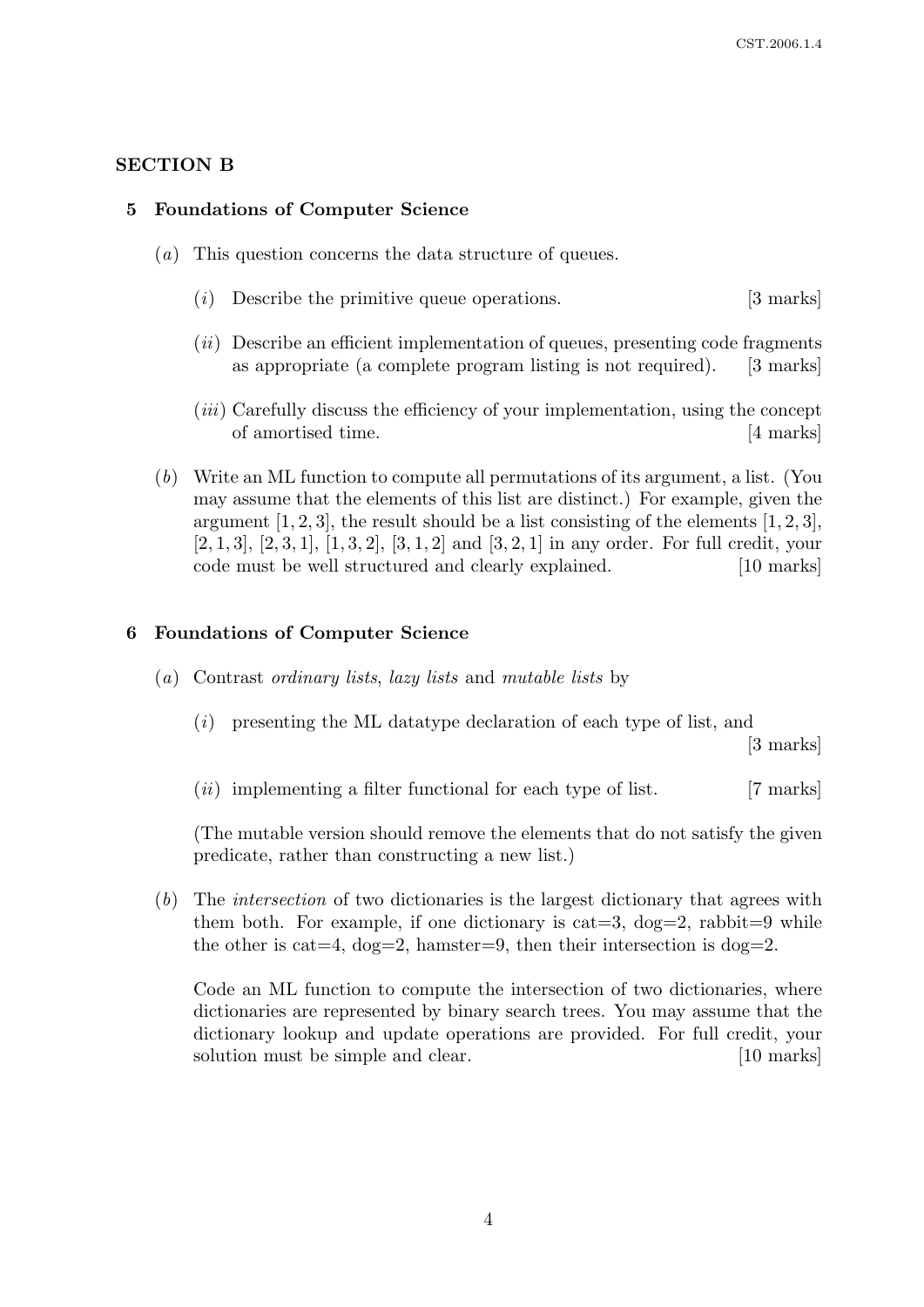# SECTION C

### 7 Operating Systems

- (a) FIFO, LRU, and CLOCK are three page replacement algorithms.
	- (i) Briefly describe the operation of each algorithm.  $[6 \text{ marks}]$
	- (ii) The CLOCK strategy assumes some hardware support. What could you do to allow the use of CLOCK if this hardware support were not present? [2 marks]
	- (*iii*) Assuming good temporal locality of reference, which of the above three algorithms would you choose to use within an operating system? Why would you not use the other schemes? [2 marks]
- (b) What is a buffer cache? Explain why one is used, and how it works. [6 marks]
- (c) Which buffer-cache replacement strategy would you choose to use within an operating system? Justify your answer. [4 marks]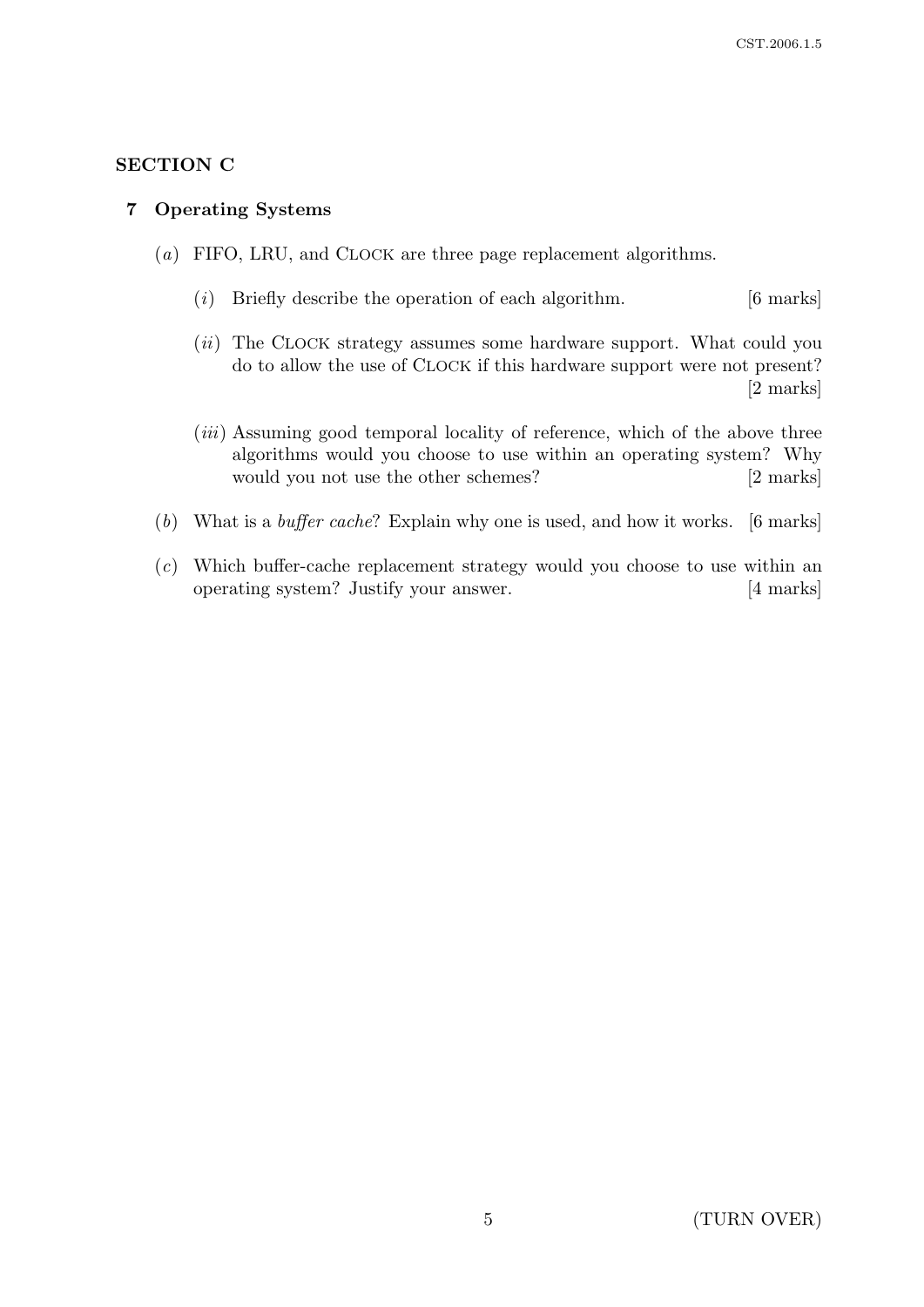#### 8 Operating Systems

- (a) Devices are ultimately connected to the CPU via a bus.
	- (i) What are the main components of a bus?  $[3 \text{ marks}]$
	- (*ii*) Describe how the CPU uses a bus to communicate with a device.

[3 marks]

- (iii) How does the situation become more difficult when we have DMA-capable devices? [2 marks]
- $(iv)$  Why does a typical computer have more than one bus? [2 marks]
- (b) A programmer at MegaCorp is given the task of optimising a program for which no source code exists; all that is available is an executable file.
	- (i) How could the programmer modify the operating system to work out which parts of the program are executed frequently, and thus might be candidates for optimisation? [4 marks]
	- $(ii)$  The programmer determines that the slowest parts of the program involve loops which perform repeated integer multiplications, and where the multiplicand is always either 8 or 15. How could the program be modified to use faster ALU operations instead? [6 marks]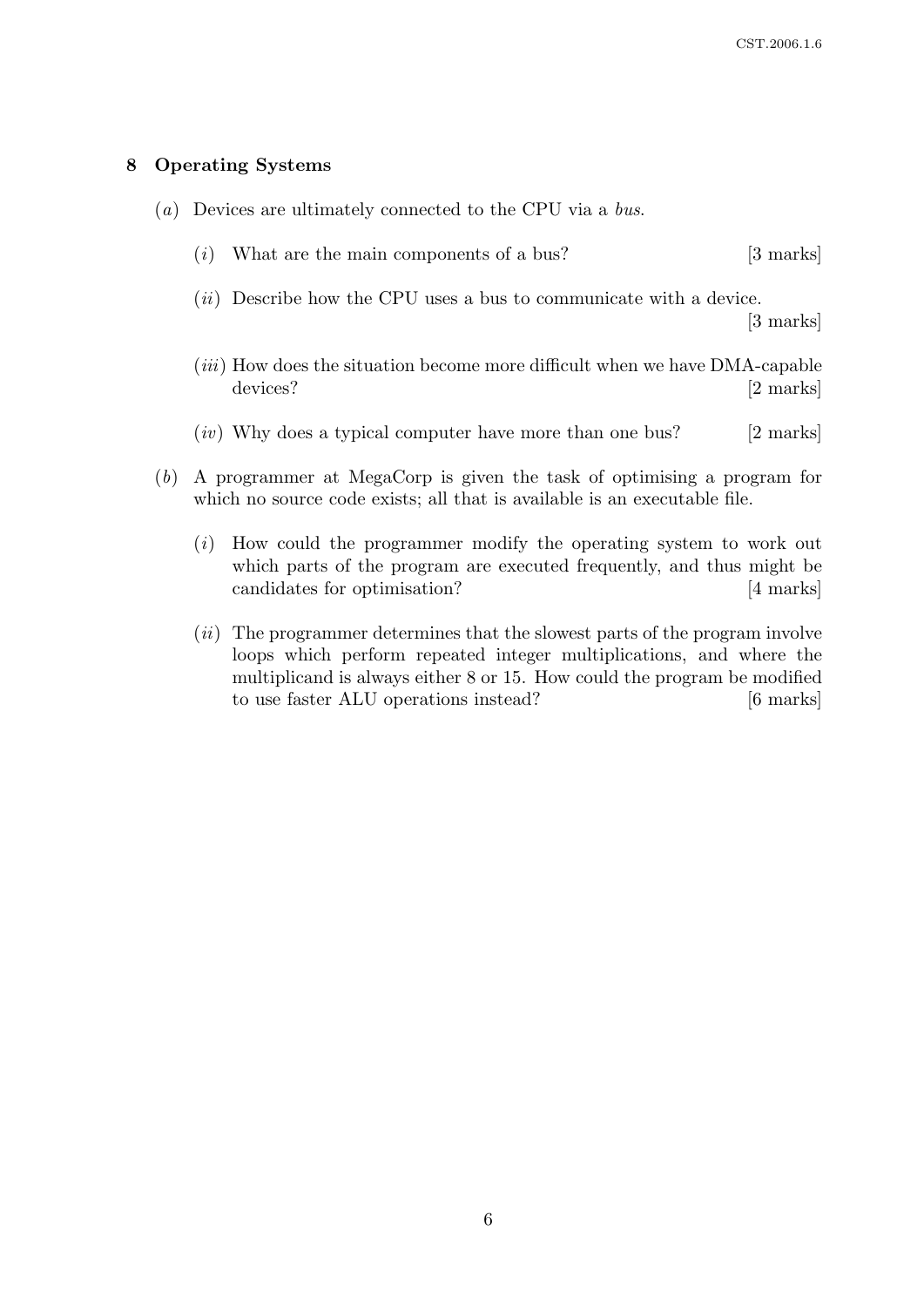# SECTION D

# 9 Programming in Java

For each of the following Java language features, give an example of a place in a large Java library where you might expect it to be used. Explain exactly what the feature achieves, why that is a benefit in the context you describe, and what risk or inconvenience might arise if the feature were not deployed.

|  | $(a)$ Methods that have been declared as protected. |  |  |  | [4 marks] |  |
|--|-----------------------------------------------------|--|--|--|-----------|--|
|--|-----------------------------------------------------|--|--|--|-----------|--|

- (b) Classes that are labelled as  $\text{final.}$  [4 marks]
- $(c)$  Generic methods that is, ones where the types of their arguments and results involve other types enclosed in angle brackets, as in ClassName<AnotherClassName>. [4 marks]
- (d) Fields within a class that are marked as private. [4 marks]
- (e) Parts of the library defined as an interface rather than as a class.

[4 marks]

In some cases you may refer to a concrete example present in the existing Java libraries. You may also propose uses that current libraries do not exploit. Marking will pay attention to the extent to which you cover the topics you have been explicitly asked to explain: ill-structured general discussions of the Java features concerned will attract little credit.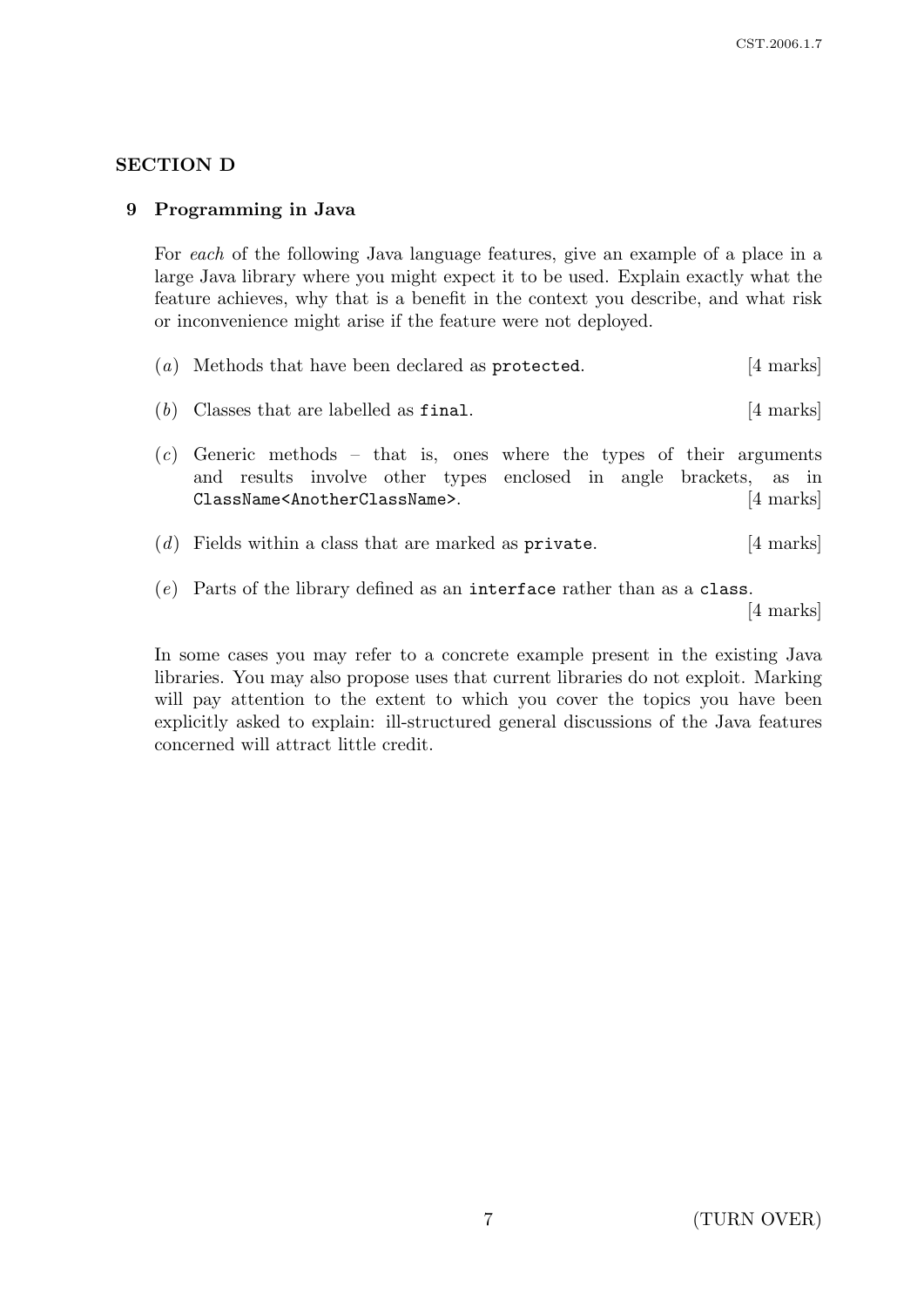### 10 Programming in Java

The "Game of Life" is played on a board of square cells. Each cell is either "live" or "dead". Initially most cells are dead, but a seeding pattern of live ones is set up. Each square cell has eight immediate neighbours (North, South, East, West, and four diagonal ones). At each time step all cells transform simultaneously. If a cell is dead, it becomes alive if it had (just before this time step) exactly three live neighbours. If it is alive, it becomes dead unless it has two or three live neighbours. In this question, locations beyond a  $1000 \times 1000$  board are to be treated as permanently dead.

- (a) Show how to set up a simple Java 2-dimensional array of boolean values to represent a Life Board, with all cells initially "dead". [2 marks]
- (b) For a location  $(i, j)$  on the board, give code that will decide whether the next state of that cell should be alive or dead. Make it clear how your code copes if the cell is at the boundary of the board. [4 marks]
- $(c)$  Referring to part  $(b)$ , write code that takes one board representing the current state of the game and fills in a second board-array with the state arrived at after one time step. What would happen if instead of using two arrays you wrote the new cell state directly back, using just a single copy of the board? [3 marks]
- (d) Re-work your solution to part  $(c)$  so that you can perform a time step using just one board. You may need to use a 1000-element vector to store information in a way that makes the update safe. [7 marks]
- (e) All the code you have written so far uses an array of boolean values. Some programmers would instead use an array of int values and treat each of the 32 bits in each int as giving the status of a cell. Suppose you have a 2-dimensional array of integers of size 1024 by 32 (that size is chosen so the array of integers may be viewed as a 1024 by 1024 array of bits): give code to retrieve a bit from a given position  $(i, j)$ . [4 marks]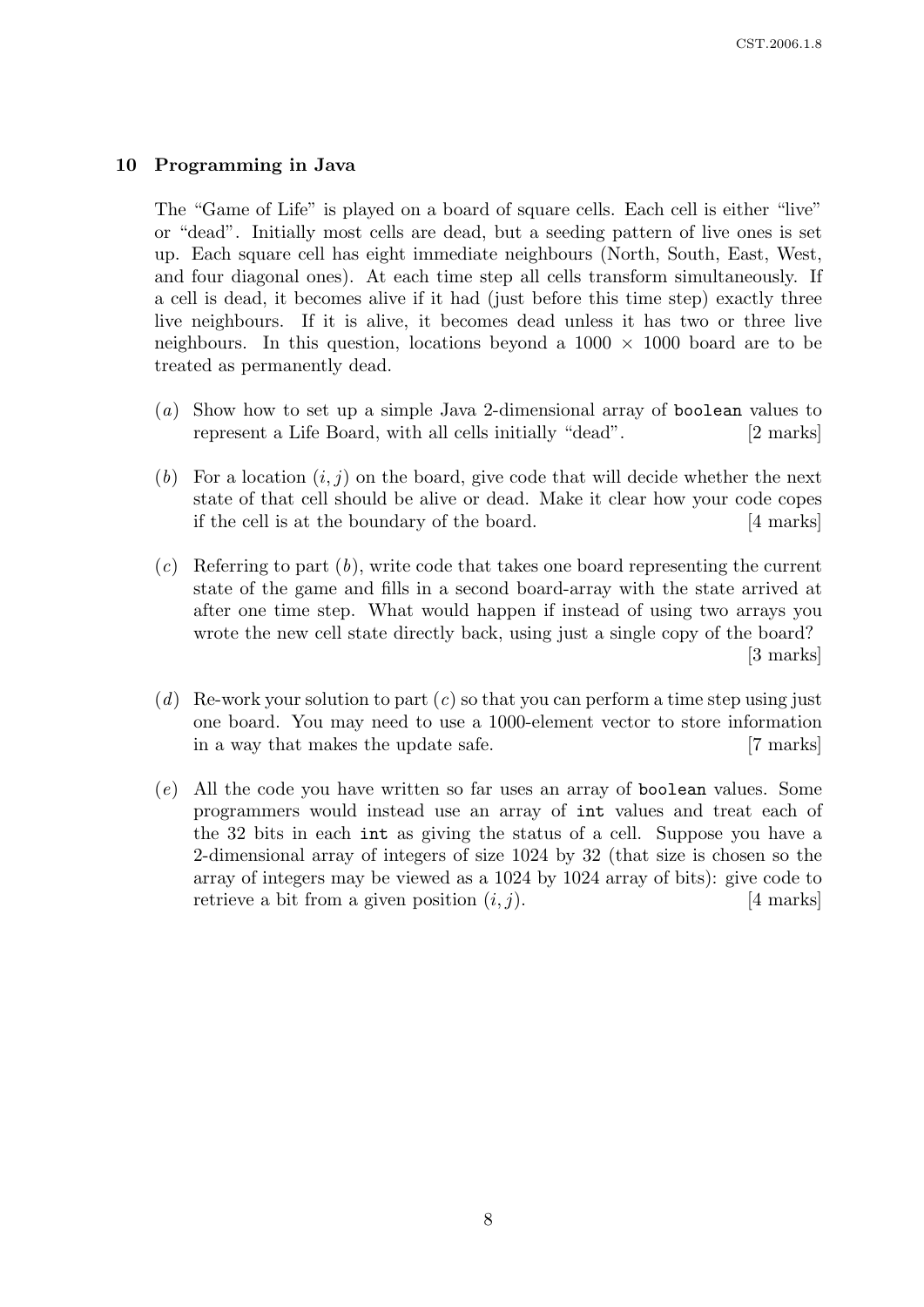# SECTION E

### 11 Algorithms

- (a) What is the time complexity of binary search on a list of N items? [1 mark]
- (b) Binary search requires list items to be in sorted order. What is the best possible worst-case time complexity achievable by a comparison-based sorting algorithm? Credit will be given for a clear explanation of your answer, but there is no need to provide a formal mathematical analysis or proof. [7 marks]
- (c) A researcher proposes a ternary search algorithm which repeatedly compares the search key with the two list items that most accurately trisect the remaining sorted search space.
	- $(i)$  Derive asymptotic expressions for the number of list items queried by binary search and by ternary search in the worst case. Explain your derivations in terms of worst-case executions of the search algorithms. [6 marks]
	- (ii) Approximately how many extra list items are queried by a ternary search compared with an equivalent binary search, in the worst case? Express your answer as a numeric percentage. If required, you may assume that the list being searched is very large and that  $log_2(3) \approx 1.6$ . [6 marks]